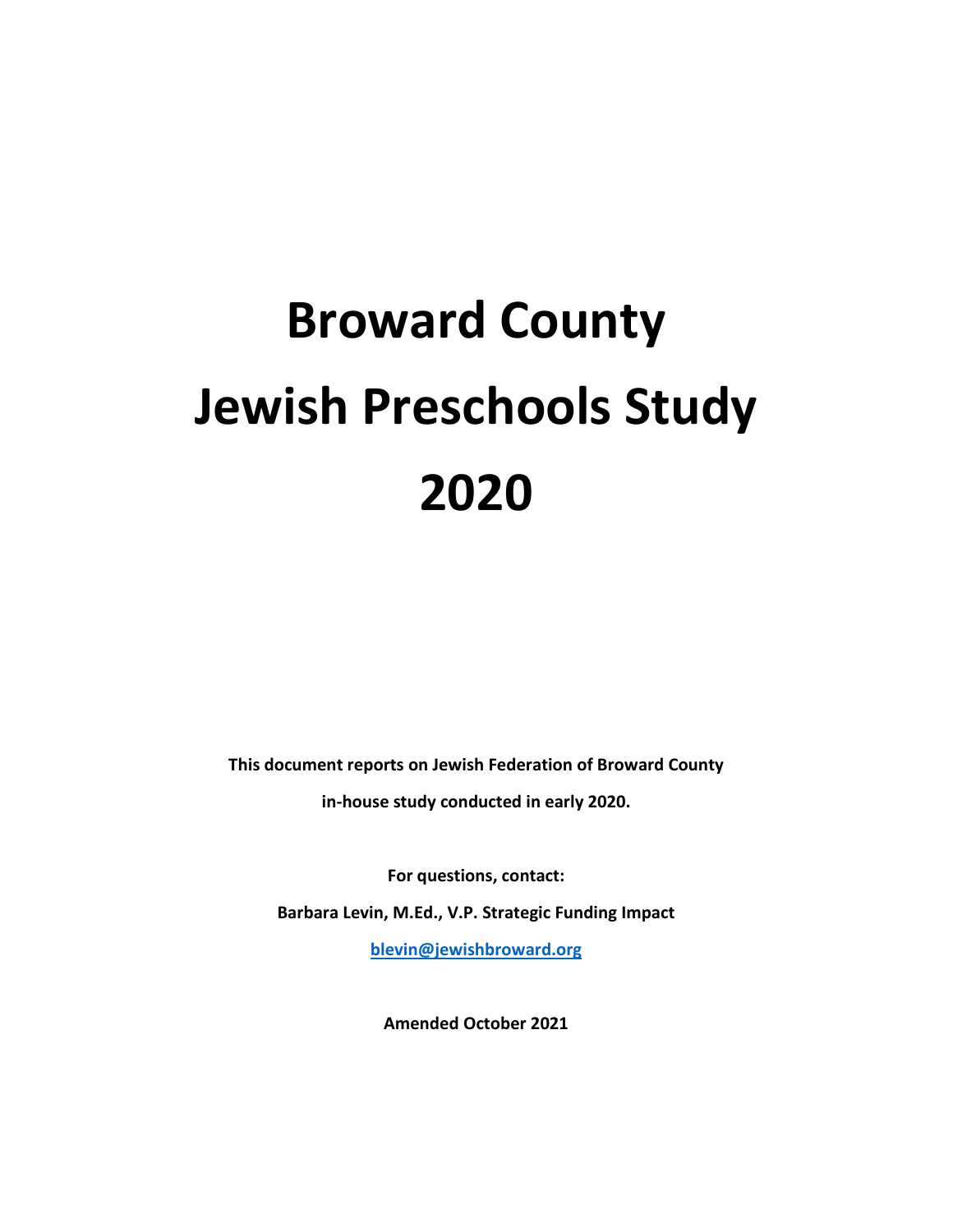#### **Broward Jewish Preschools**

## **Great News, Horrible News, Opportunities, and Challenges**

## **The Good News**

## **Nearly half of all Jewish Children in Broward County currently attend a Jewish Preschool.**

• This appears to be well above the average for the country. (No formal studies have been conducted, however, to provide comparison information.)



# **2096[1](#page-1-0) Jewish children, out of an estimated total of 4350[2](#page-1-1) children in Broward Jewish households attend a Jewish preschool.**

- 48% percent of all appropriately aged Jewish children currently attend a Jewish preschool
- This is effectively more than a 50% penetration rate since most infants 0 3 months, and many others, do not attend childcare or preschool.

<span id="page-1-0"></span> <sup>1</sup> Numbers reported by Broward Jewish preschools January 2020 (BL)

<span id="page-1-1"></span><sup>2</sup> Per demographic study 2016 (IS)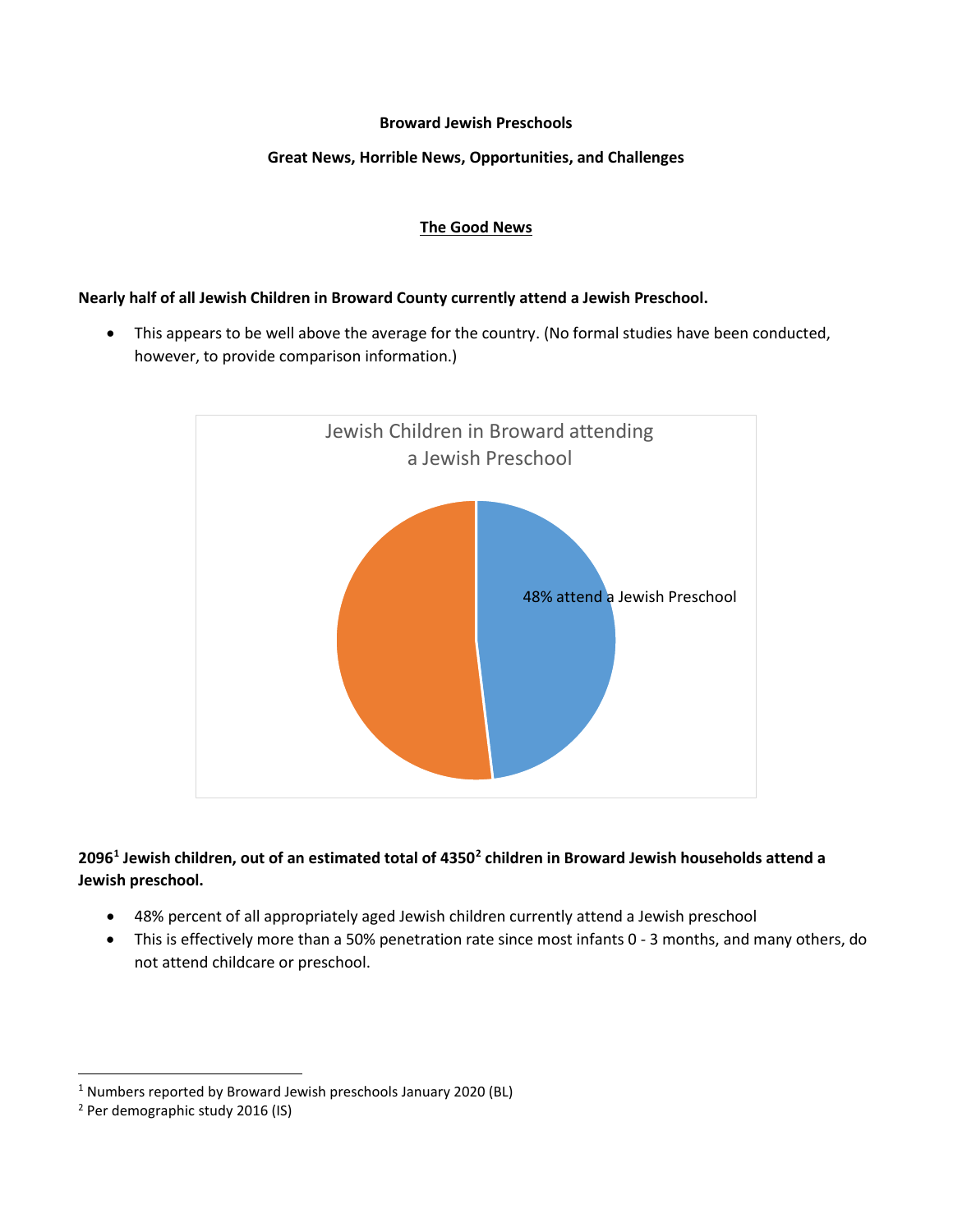## **Scholarships Make Attendance Possible For Many**

**291 Jewish children currently receive need-based scholarships equaling 25% or more of tuition that make it possible for them to attend a Jewish preschool.** (14% of all Jewish children attending Jewish preschools.)



These scholarships strengthen our community by enabling lower-income young Jewish families in Broward County to send their children to Jewish preschools:

- Building connections between families and the Jewish community, where connections might otherwise be weak or not exist
- Providing a Jewish foundation for children to later build upon
- Ensuring the children who attend receive a quality start to their education that will help them succeed for years to come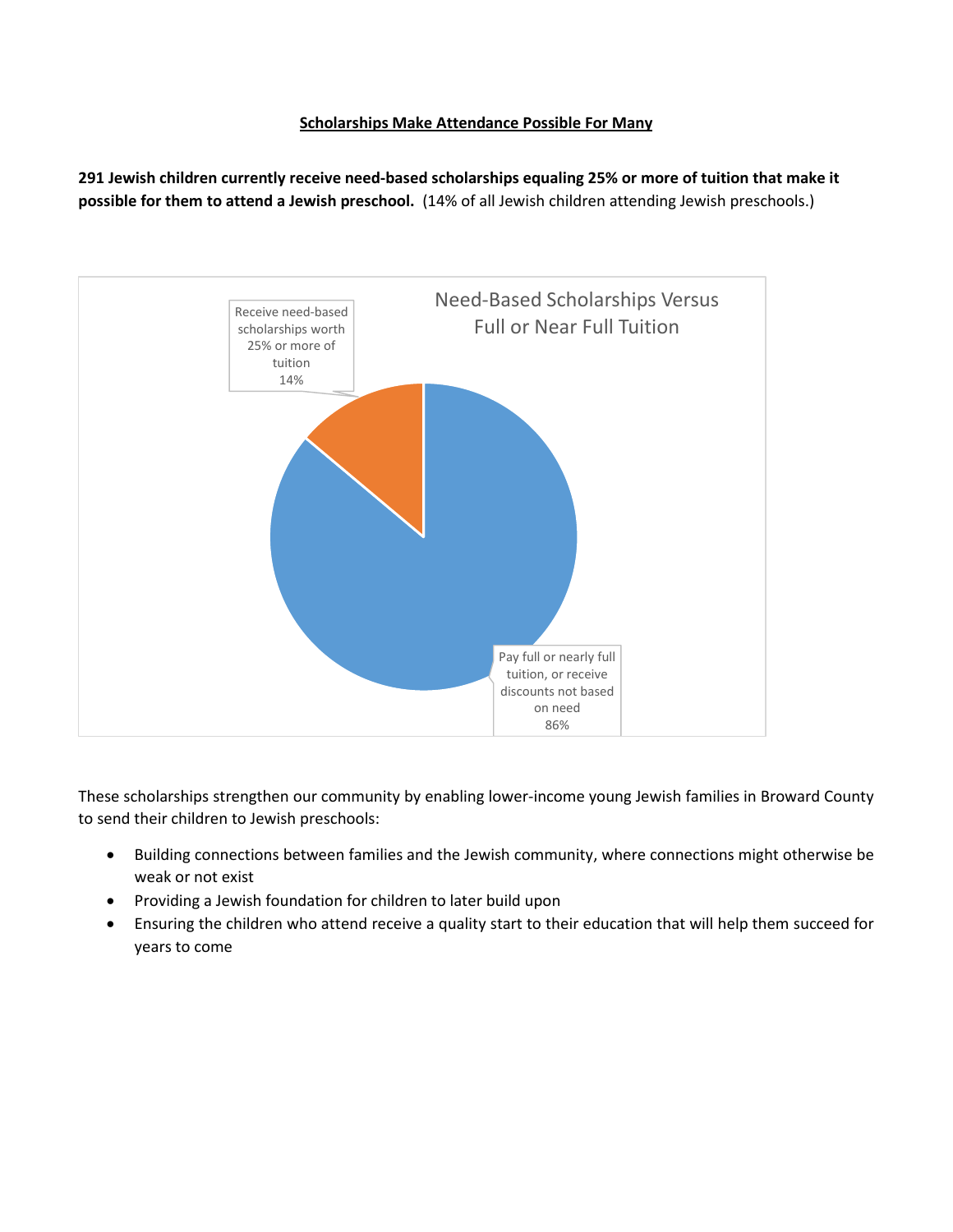# **The Bad News**

**119 Jewish children were turned away from Broward Jewish preschools due to a lack of scholarship funding this year. No alternative was offered to these families.**

![](_page_3_Figure_2.jpeg)

- Jewish Children denied acceptance to Jewish preschools may
	- o Be placed in less expensive church preschools or non-affiliated pre-schools
	- o Be left with a neighbor, older sibling, or lower quality home daycare
	- o Remain home for lack of alternatives and make it impossible for parents to work
- Families whose children are denied access to Jewish preschools
	- o May feel the Jewish community has let them down
	- o May have no reason to interact with the Jewish community in the future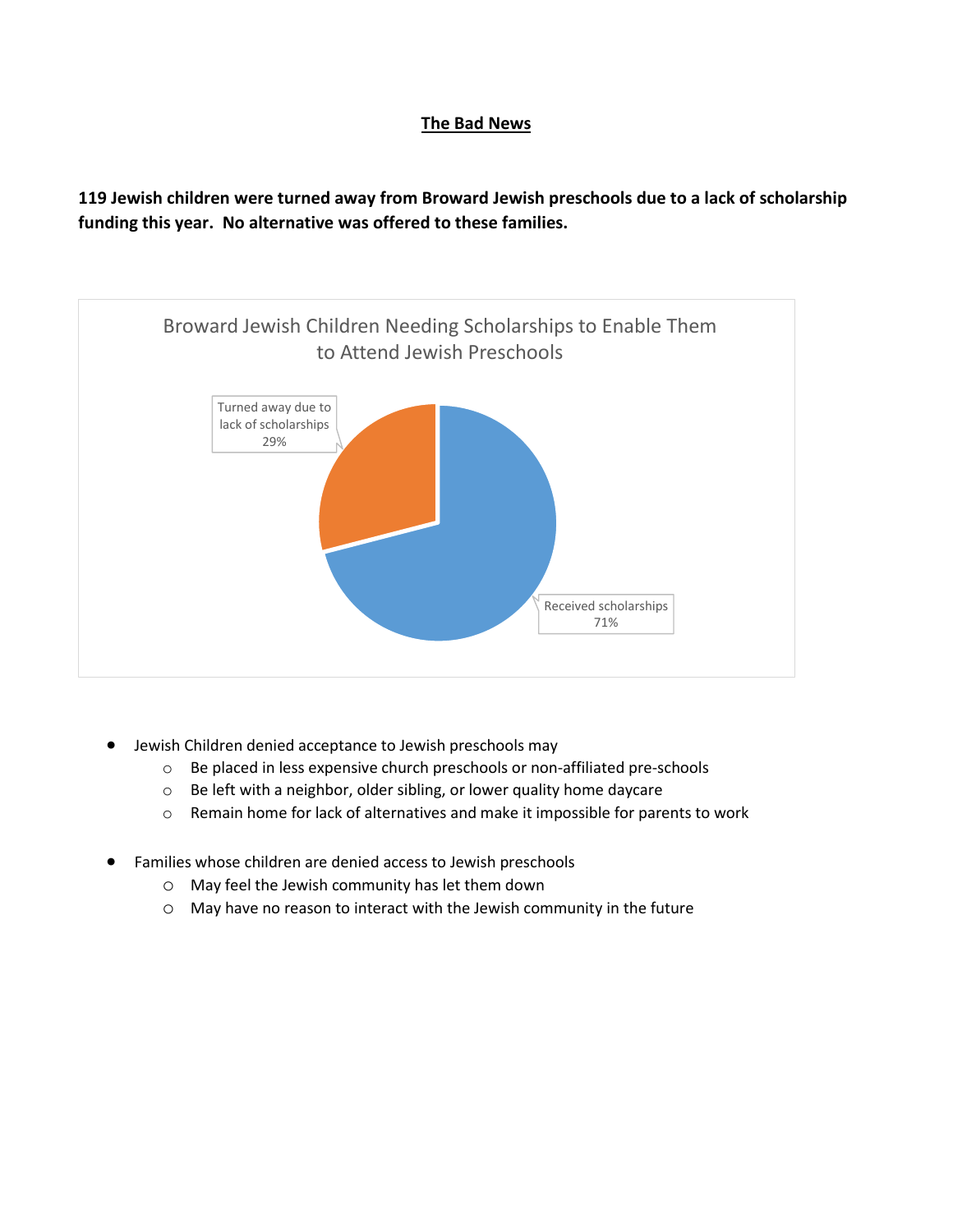## **High, Long-Reaching, Costs to Our Community**

**Jewish families who cannot afford quality Jewish preschools, and who are unable to obtain scholarships, face untenable choices that impact them, and our community, for decades to come.** 

# **Parents may not be able to work at all if they can't find any affordable preschool. This pushes families further into poverty.**

- In addition to the pain this causes the family, it may impact our community as we find ourselves providing support to impoverished families through foodbanks, etc.
- Even if, for the moment, working a relatively low-wage job seems not "worth it" given childcare costs, long-term costs of stepping back from the workforce are serious. Most people start in lower paying jobs and move up; not working for a few years results in poorer community members (mostly women) losing the years of building experience that would help them move up into higher paying jobs later.

# **Parents may be forced to send their child to a church preschool or secular preschool that costs less than a Jewish preschool. This is a lost opportunity that may never be regained.**

• For many secular Jewish, and other less Jewishly engaged families, their child's pre-school experience is the most likely time for them to initiate engagement with the Jewish community. This is especially true for poorer families who may not join synagogues or JCCs due to the perceived cost of membership, and won't engage with the Federation as they cannot afford to give. If the opportunity to engage these families when they are receptive is lost, it may never be regained.

# **Parents may choose to have their neighbor or elderly relative watch their child, or send their child to the cheapest home daycare option available. This lost opportunity for high quality preschool comes with a serious permanent cost to the child and to our community.**

• Studies show, children (especially from economically-challenged and stressed families) attending *highquality* preschools, do better in school and ultimately earn significantly higher incomes as adults. They are less likely to repeat grades, less likely to need special education, and less likely to get into future trouble with the law. They also graduate from high school at higher rates, are more likely to eventually own their own homes, and actually have longer marriages. Our community will benefit too, as their higher incomes allow them to be more engaged and give more.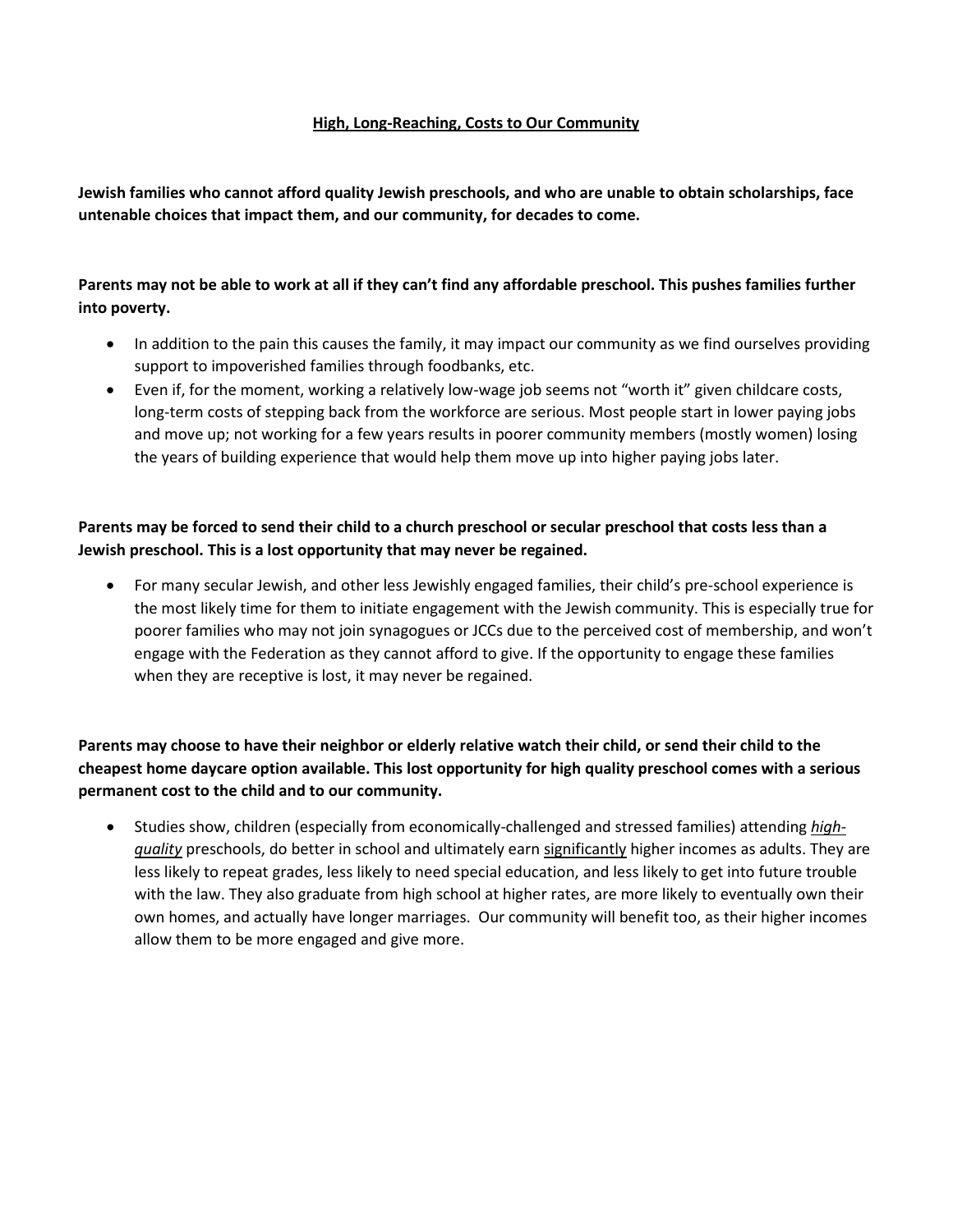# **Widespread Availability of Jewish Preschools in Broward County**

**There are currently 24 Jewish preschools in Broward County. These preschools are spread across the county, with most families within a short drive of one of them.** 

• Exceptions: We lack Jewish preschools which would be convenient for families to access in the Southwest (Pembroke Pines and Miramar), where it is estimated 391 Jewish preschool aged children live; and in the Northeast (Deerfield Beach and Lighthouse Point) where we lack estimates of the number of resident children.

![](_page_5_Figure_3.jpeg)

- 1. Preschool of the Arts Chabad of Parkland
- 2. Congregation Kol Tikvah
- 3. Chai Center Chabad of Coral Springs
- 4. Soref JCC Heron Lakes
- 5. Temple Beth Orr
- 6. Hebrew Academy Preschool
- 7. Little Lights
- 8. Temple Beth Torah Sha'aray Tzedek
- 9. Inverrary Chabad
- 10. Temple Bat Yam David Posnack JCC
- 11. Shalom Preschool
- 12. Downtown Jewish Center Chabad
- 13. Temple Dor Dorim
- 14. B'nai Aviv Synagogue
- 15. Soref JCC Brodzki Early Childhood
- 16. Ramat Shalom Synagogue
- 17. Temple Kol Ami Emanu-el
- 18. Brauser Maimonides Academy
- 19. Temple Beth Emet
- 20. David Posnack JCC
- 21. JIT Chabad
- 22. Temple Sinai
- 23. Temple Beth El
- 24. Chai Tots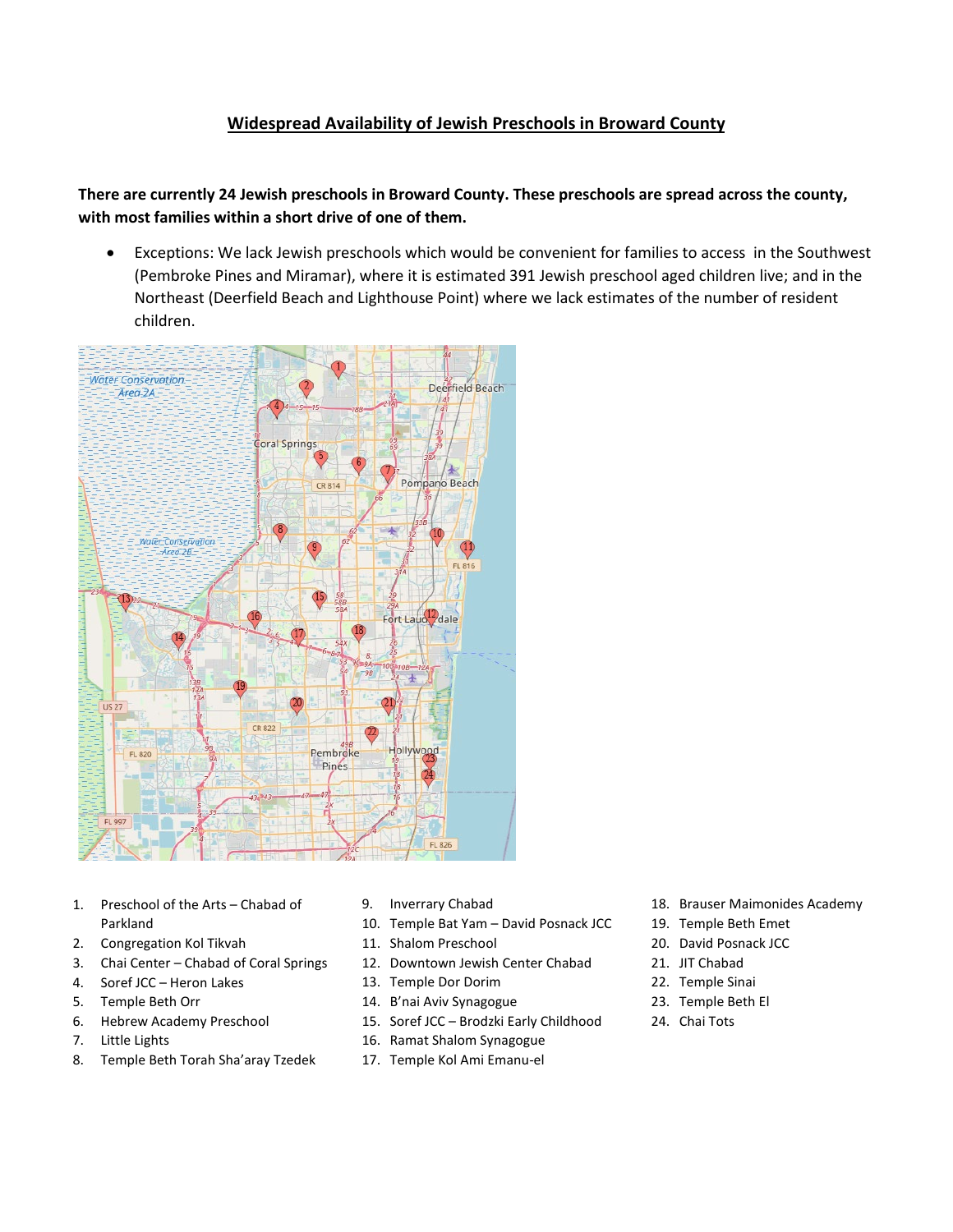## **Serving Jewish and Non-Jewish Children**

Jewish preschools in Broward County serve a total of 2455 children, including 2096 Jewish children, and 359 non-Jewish children.

- 85% of children attending Jewish Preschools in Broward have at least one Jewish parent
- 15% of children attending Jewish Preschools in Broward are not Jewish

![](_page_6_Figure_4.jpeg)

- The vast majority of children at Broward Jewish preschools are Jewish
- The percentage of Jewish Children at Jewish preschools ranges from just over 50% (Beth Orr) to 100% (Brauser Maimonides, Little Light at South Florida Jewish Academy, Hebrew Academy, and JIT Chabad and Emery & Mimi Green Chabad Preschool)

| <b>Brauser Maimonides</b> | 100% | <b>Ramat Shalom ECC</b>    | 98% | B'nai Aviv ECC          | 83% |
|---------------------------|------|----------------------------|-----|-------------------------|-----|
| JIT Chabad                | 100% | The Chai Center            | 98% | Heron Lakes - Soref JCC | 83% |
| Little Light - SFJA       | 100% | <b>Shalom Preschool</b>    | 97% | Brozki ECC - Soref JCC  | 82% |
| Emery & Mimi Green        | 100% | <b>Beth Emet ECC</b>       | 95% | Temple Sinai            | 70% |
| Chai Tots                 | 100% | Phyllis Green ECC          | 95% | Temple Beth El          | 59% |
| <b>Hebrew Academy</b>     | 100% | Posnack JCC                | 88% | Temple Dor Dorim        | 51% |
| Temple Kol Ami Emanuel    | 99%  | Beth Torah Sha'aray Tzedek | 84% |                         |     |
| Beth Orr                  | 50%  |                            |     |                         |     |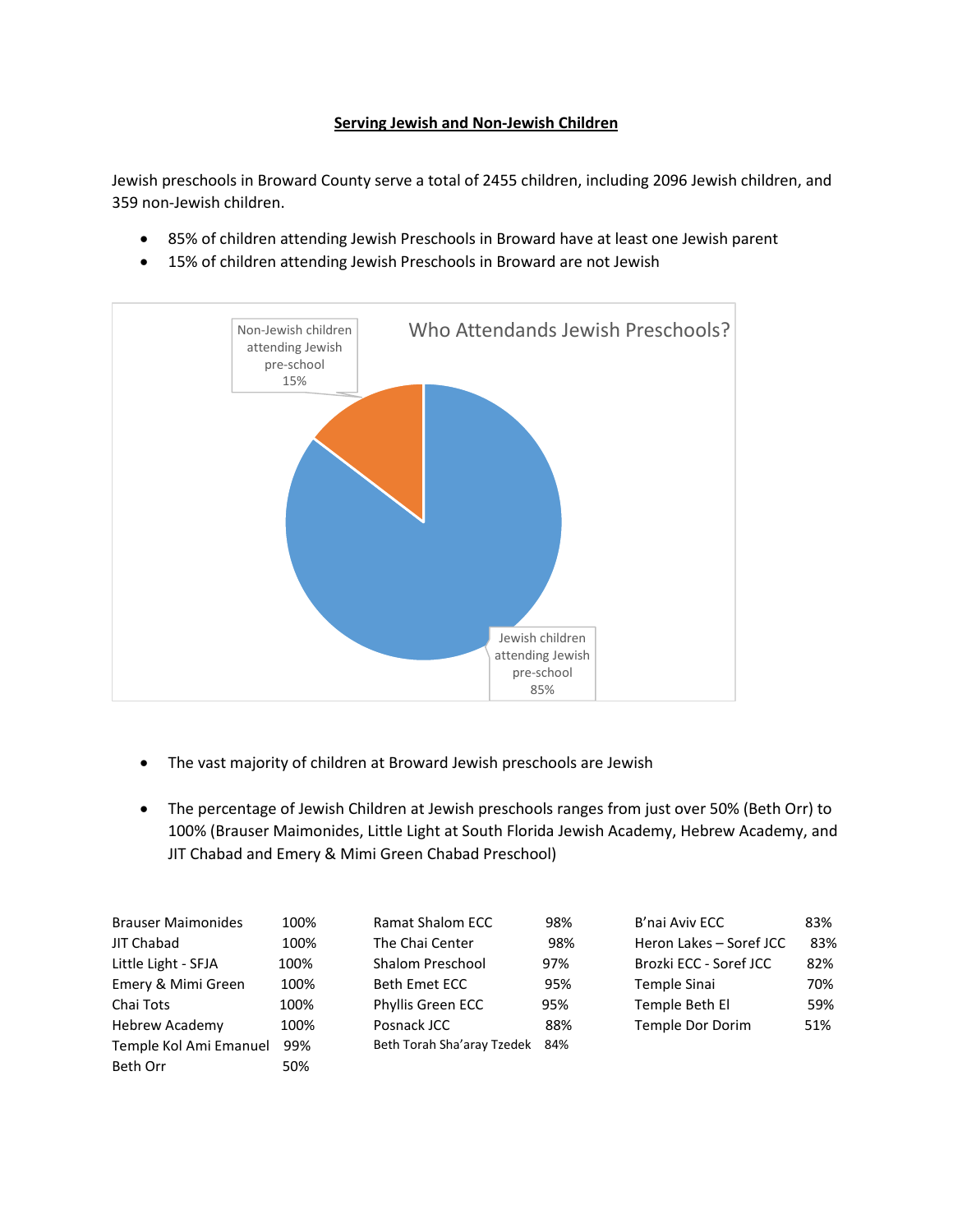#### **Non-Jewish Children are More Likely to Attend Part-Time Than Jewish Children Are**

The percentage of children who attend part-time as opposed to full-time differs dramatically between Jewish and non-Jewish students.

While the overall number of Jewish children attending part-time is higher than the overall number of non-Jewish children attending Jewish preschools…

- 298 Jewish children attend Jewish preschools part-time
- 124 non-Jewish children attend Jewish preschools part-time

The proportion of non-Jewish children who attend Jewish preschools part-time as opposed to full time is much higher than the proportion of Jewish children who attend Jewish preschools part-time as opposed to full time.

- 35% of Non-Jewish children who attend Jewish preschools attend part-time.
- 20% of Jewish children who attend Jewish preschools attend part-time.

![](_page_7_Figure_8.jpeg)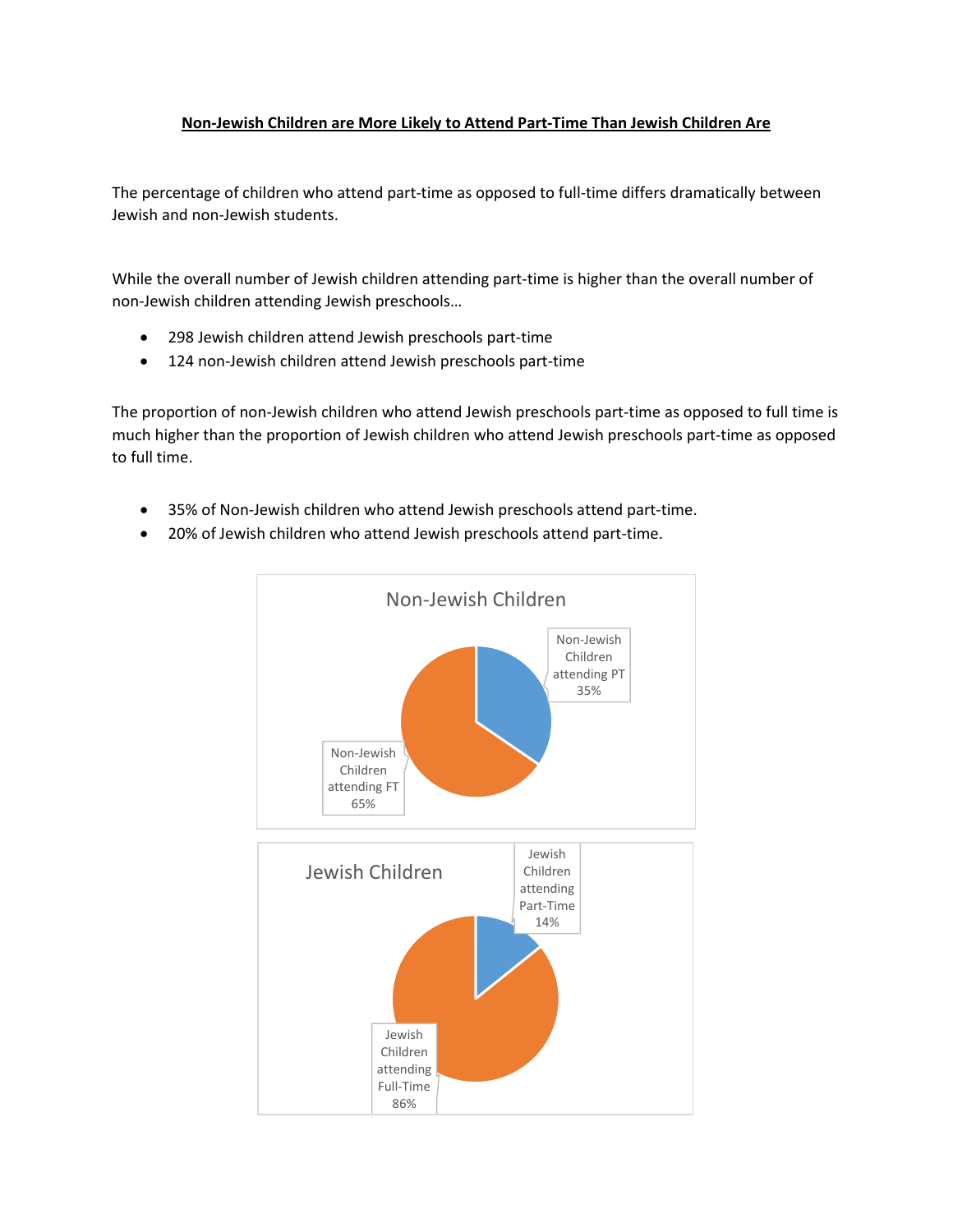#### **Tuition**

The average tuition for full time attendance at a Broward Jewish preschool, is \$1,021.77/month. This ranges from a low of \$750.00 (Emery & Mimi Green Chabad Preschool) to a high of \$1,680.00 at Phyllis Green ECC (Kol Tikvah.)

|                           |         | Posnack JCC                       | $$1335$ (non-mem) |
|---------------------------|---------|-----------------------------------|-------------------|
| B'nai Aviv ECC            | \$865   | <b>Ramat Shalom ECC</b>           | \$923             |
| Beth Emet ECC             | \$1,165 | <b>Hebrew Academy</b>             | \$1,071           |
| Kuhn ECC / Beth Orr       | \$1,025 | Shalom - Chabad                   | \$995             |
| <b>Brauser Maimonides</b> | \$951   | Temple Dor Dorim ECC              | \$1,072           |
| Brozki - Soref            | \$1213  | Temple Kol Ami Emanuel            | \$973             |
| Chai Tots                 | \$990   | Temple Sinai ECC                  | \$1,221           |
| Heron Lakes - Soref       | \$1309  | The Chai Center                   | \$850 to \$950    |
| JIT Chabad                | \$930   | Temple Beth El                    | \$960             |
| Little Light - SFJA       | \$1,000 | Emery & Mimi Green Chabad         | \$750.00          |
| Phylis Green ECC          | \$1,680 | Temple Beth Torah Sha'aray Tzedek | \$1100            |

This leaves many lower-income families (especially those with more than one child) unable to afford quality pre-school programs.

- For comparison, it is worth noting that preschool tuition is more expensive than in-state tuition at multiple Florida colleges.
- Research shows lower, moderate, and even mid-income families are able to pay significantly less than families with greater incomes for preschool and center-based childcare, than families with higher incomes, and that this results in a significant difference in the quality of care children receive.

![](_page_8_Figure_6.jpeg)

(Brookings Institution Chart)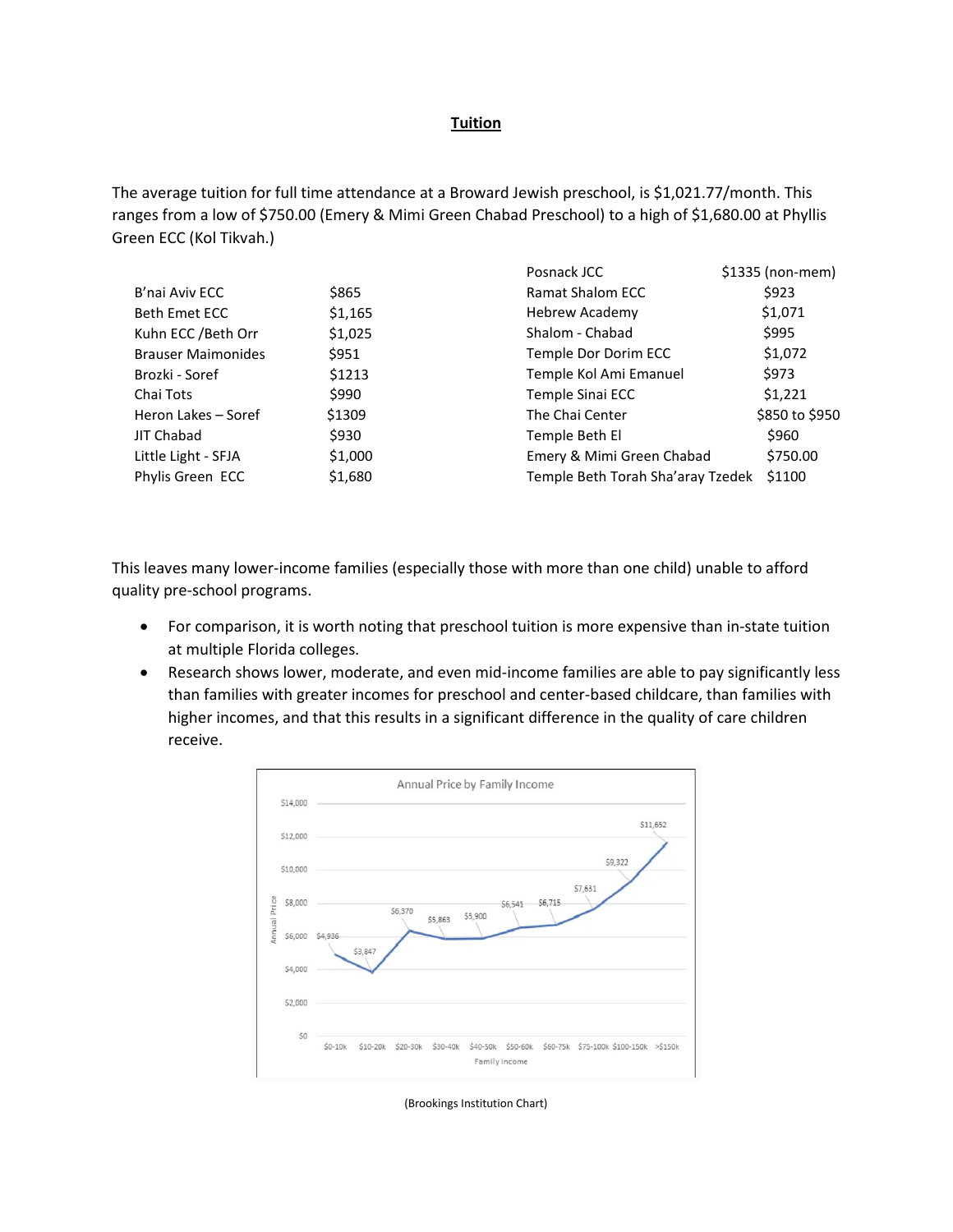## **High Tuition Cost Leave Many Jewish Families Unable to Afford Full-Time Preschool**

23% of Jewish children who attend Jewish preschools part-time, attend part-time as opposed to fulltime solely because their families cannot afford to pay full-time tuition.

• 87 Jewish children currently attending Jewish preschools in Broward County have parents who report that their children have been placed part-time as opposed to full time because they are unable to afford the cost of full-time preschool.

![](_page_9_Figure_3.jpeg)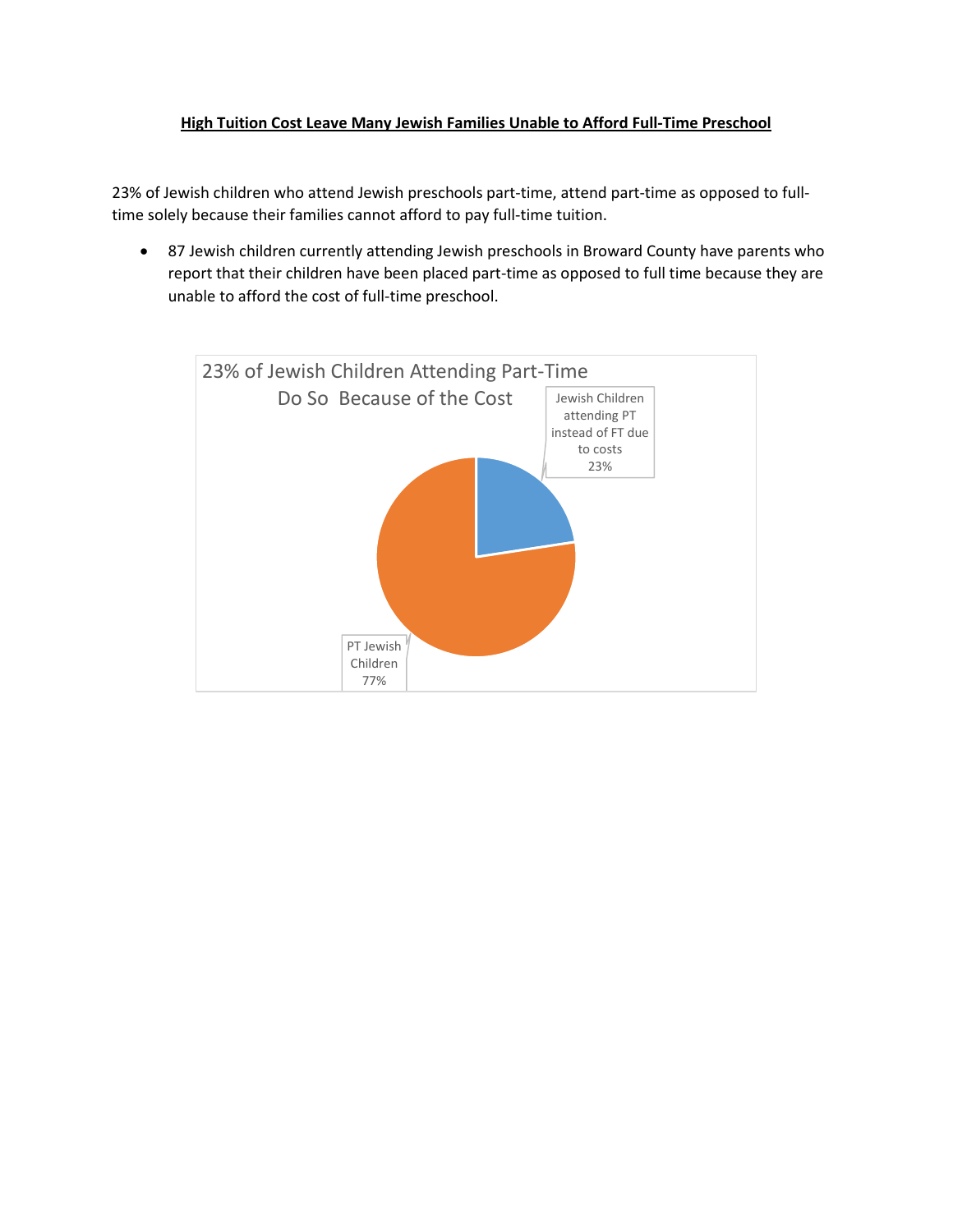## **While all Jewish Preschools in Broward are "Licensed" not all are "Accredited"**

While all Jewish Preschools in Broward are Licensed (\*at least all who reported) not all Jewish preschools are accredited. This is true among schools associated with JCCs, day schools, and large established synagogues, as well as those associated with smaller Chabads.

Many preschools report that they have chosen not to pursue accreditation, or have let accreditation lapse for a variety of reasons:

- Achieving and maintaining accreditation is extremely time consuming.
- Achieving and maintaining accreditation can be extremely expensive (For instance, requiring higher staff rations)
- Accreditation is not possible to acquire the first years in operation. (It requires a history.)
- Accreditation is not standardized, and requirements vary by accrediting agencies.
- Few parents indicate they care about accreditation, leaving schools wondering if it's worth the investment of time and money.

#### **School Directors from Jewish Preschools in Broward County are Committed to Quality**

- The directors from 17 of Broward's Jewish Preschools belong to JECP (Jewish Early Childhood Professionals) a professional support group hosted by the Federation. (\*Because there is a cost to join this group schools are not required to participate.)
- B'nai Aviv BMA Dor Dorim Downtown Jewish Preschool DPJCC Hebrew Academy

Kol Tikvah Little Lights Preschool RAMAT Shalom Shalom Preschool Chabad Soref JCC Temple Beth Orr

- Temple Beth Torah Sha'Aray Tzedek Temple Beth Emet Temple Beth Emet ECC TBE Hollywood Temple Kol Ami Emanu-El Temple Sinai
- Professionals from other schools belong to other professional support groups.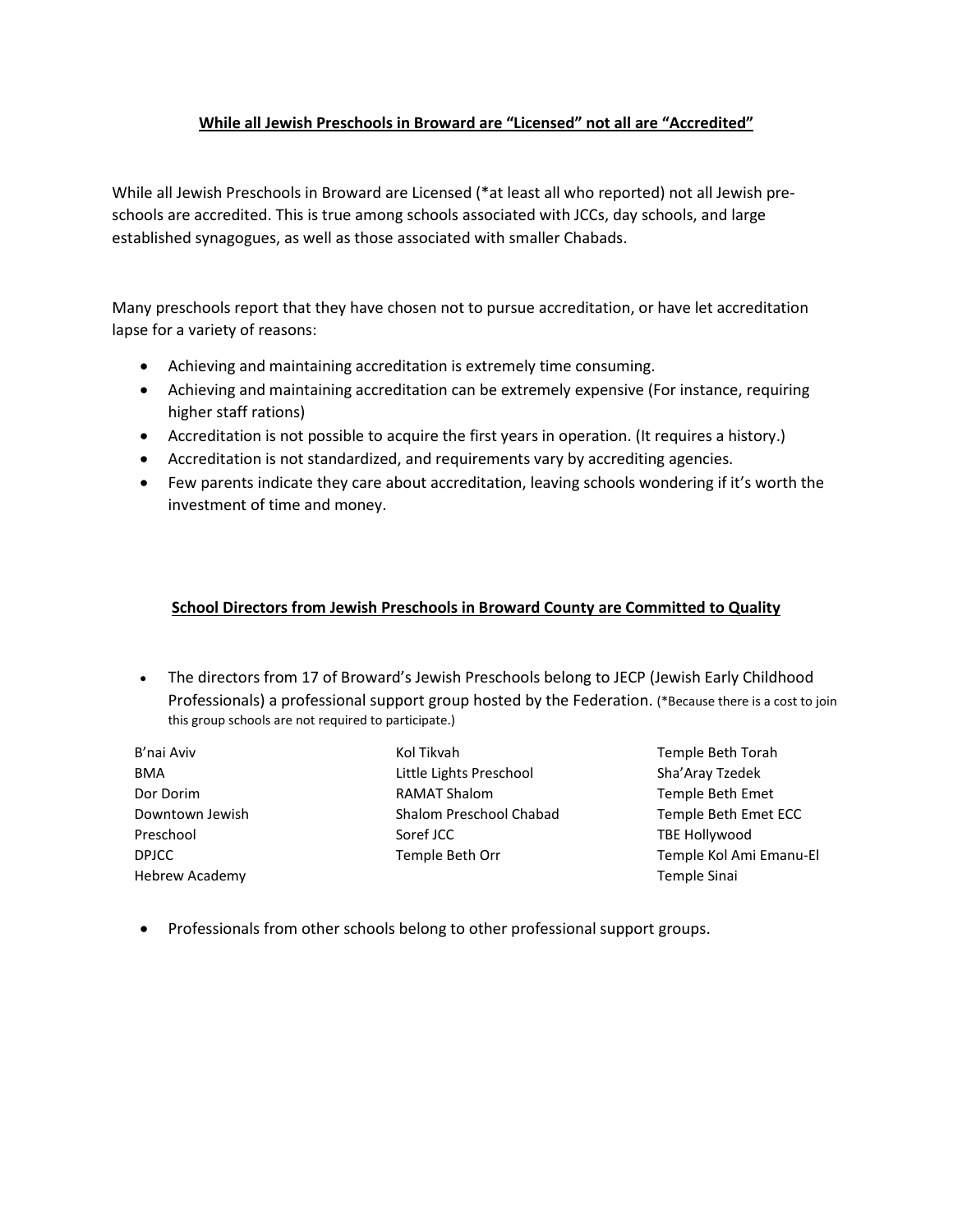## **Current Federation Funding for Preschools**

- The Federation currently provide \$308,000 to Jewish preschools in Broward County to use to provide scholarships for Jewish families that would otherwise be unable to afford to send their children to our preschools.
- Preschool funding is provided through the Elderly and Dire Needs Team.
- Preschool funding currently represents 25.187% of Elderly and Dire Needs funding. (\$308,000 out of \$1,222,853.)
- Preschool funding currently represents 8.8% of the total amount allocated by Federation impact teams.

![](_page_11_Figure_5.jpeg)